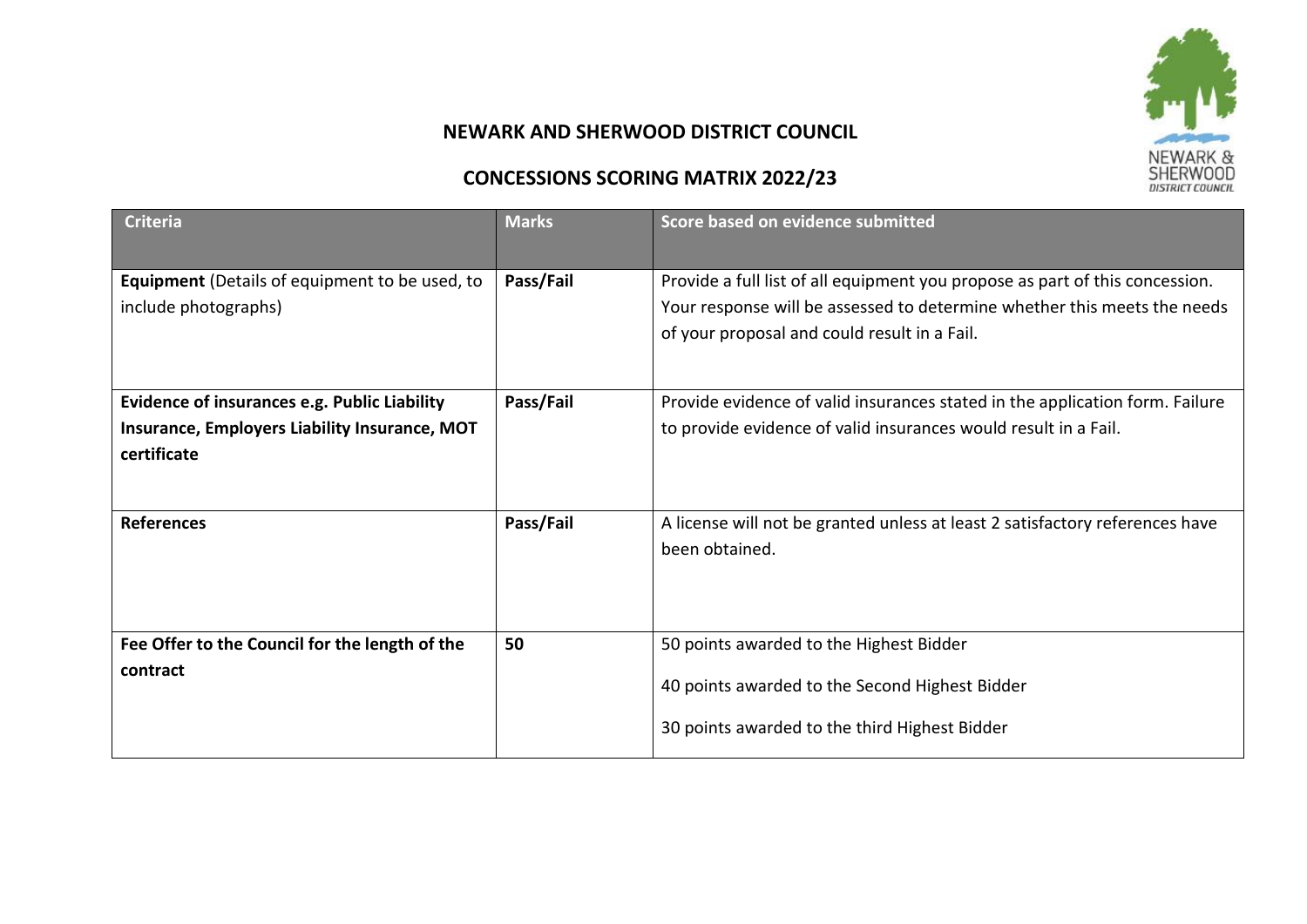| <b>Criteria</b>                                    | <b>Marks</b> | Score based on evidence submitted                                            |
|----------------------------------------------------|--------------|------------------------------------------------------------------------------|
|                                                    |              |                                                                              |
| Covid 19 risk assessment                           | 20           | 0 - No detail provided                                                       |
|                                                    |              | 5 - Basic level of detail given,                                             |
|                                                    |              | 10 - Good level of detail given; sufficient consideration on how to operate  |
|                                                    |              | in a covid secure way                                                        |
|                                                    |              | 20 - Excellent level of detail given; comprehensive consideration on how to  |
|                                                    |              | operate in a covid secure way.                                               |
| <b>Experience/ Qualifications</b>                  | 20           | 0 - No previous experience or qualifications                                 |
|                                                    |              | 5 - Limited previous experience and basic qualifications eg 3* Food          |
|                                                    |              | Hygiene rating                                                               |
|                                                    |              | 10 – Good level of previous experience and qualifications eg $4*$ Food       |
|                                                    |              | Hygiene rating                                                               |
|                                                    |              | 20 - Excellent level of previous experience and qualifications are above the |
|                                                    |              | minimum requirements stated in the application form eg 5* Food Hygiene       |
|                                                    |              | rating                                                                       |
| <b>Evidence of consideration to social</b>         | 10           | 0 - No detail provided                                                       |
| responsibility (e.g. recycling, environment,       |              |                                                                              |
| <b>Healthy Options Takeaway initiatives (HOT);</b> |              | 5 - Basic level of detail given                                              |
| allergens                                          |              |                                                                              |
|                                                    |              |                                                                              |